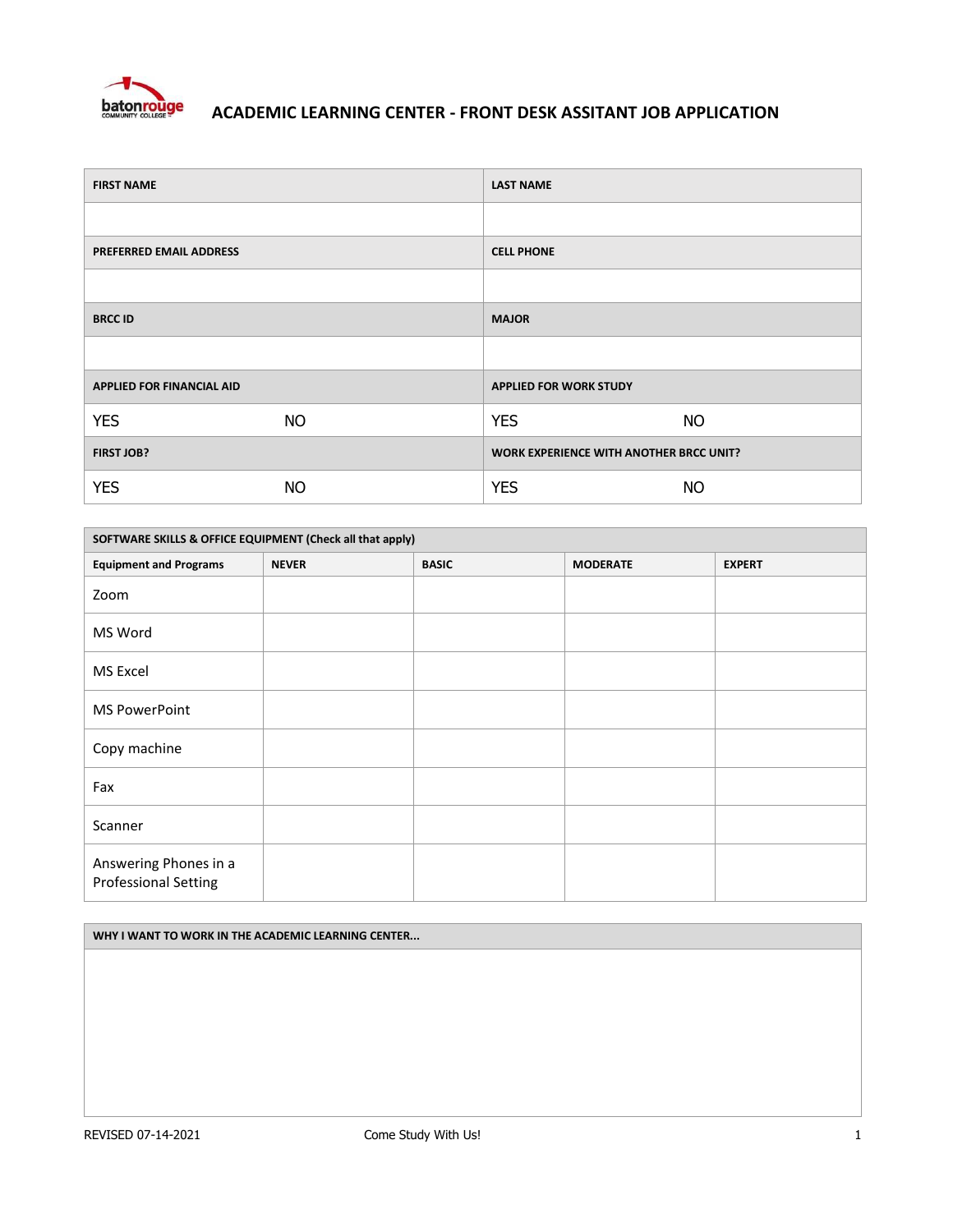

**TELL US A LITTLE BIT ABOUT YOUR SKILL SET**

**IS THERE ANYTHING YOU WOULD LIKE US TO KNOW?**

| TELL US ABOUT YOUR AVAILABILITY FOR THE FALL SEMESTER.                   |           |  |  |  |  |
|--------------------------------------------------------------------------|-----------|--|--|--|--|
| <b>MONDAY</b>                                                            |           |  |  |  |  |
| <b>TUESDAY</b>                                                           |           |  |  |  |  |
| <b>WEDNESDAY</b>                                                         |           |  |  |  |  |
| <b>THURSDAY</b>                                                          |           |  |  |  |  |
| <b>FRIDAY</b>                                                            |           |  |  |  |  |
| Would you be available to work Saturdays and late evenings, if required? |           |  |  |  |  |
| <b>YES</b>                                                               | <b>NO</b> |  |  |  |  |
|                                                                          |           |  |  |  |  |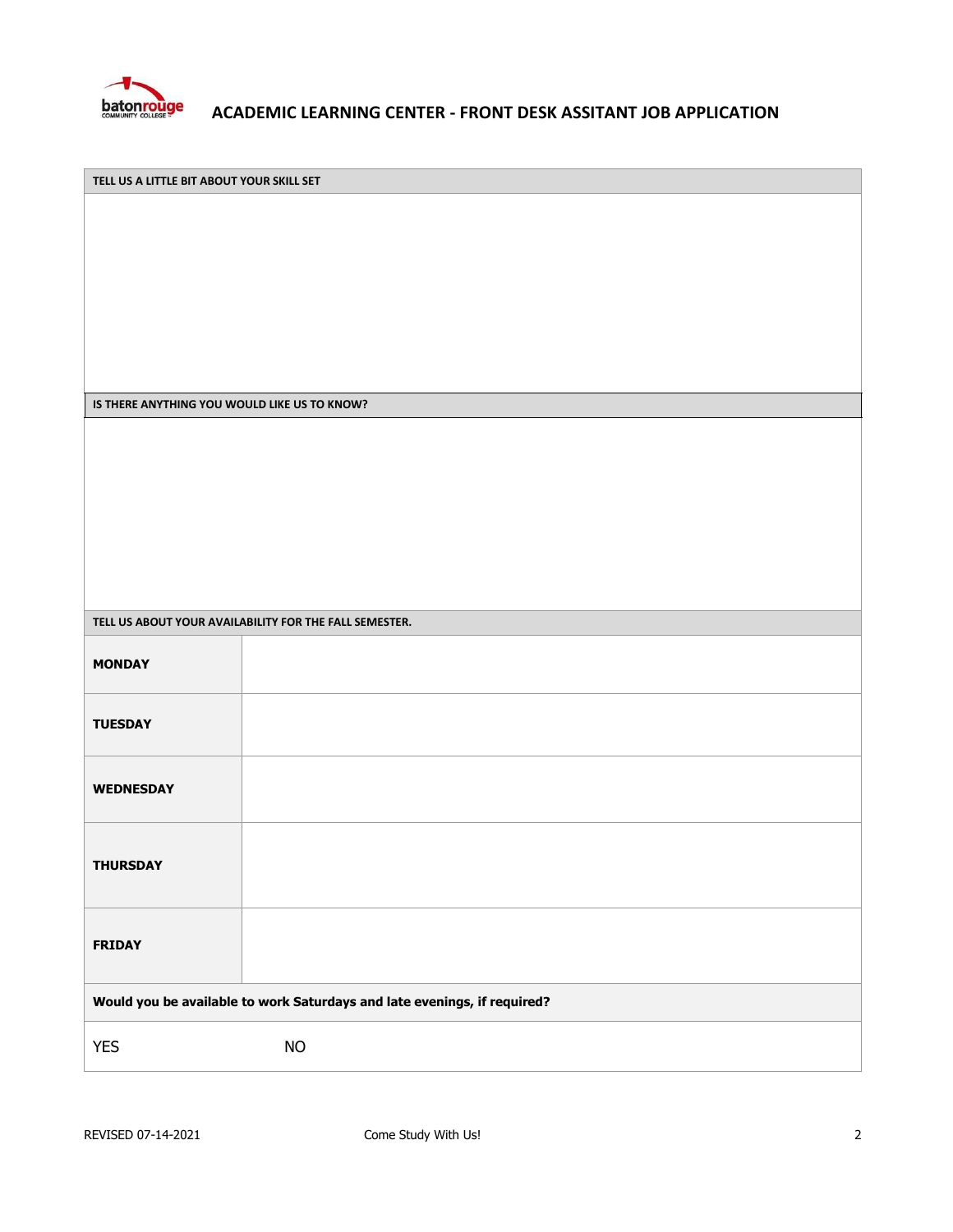

| <b>EMPLOYMENT HISTORY - 1</b> |                                                           |                                    |
|-------------------------------|-----------------------------------------------------------|------------------------------------|
| <b>POSITION TITLE</b>         | <b>EMPLOYER NAME &amp; WEBSITE (OR PHYSICAL LOCATION)</b> | <b>SUPERVISOR NAME &amp; TITLE</b> |
|                               |                                                           |                                    |
|                               |                                                           |                                    |
| <b>SUPERVISOR CONTACT</b>     | PERIOD EMPLOYED, FROM/TO (MM/YY)                          |                                    |
|                               |                                                           |                                    |
|                               |                                                           |                                    |
| <b>RESPONSIBILITIES</b>       |                                                           |                                    |
|                               |                                                           |                                    |
|                               |                                                           |                                    |
|                               |                                                           |                                    |
| <b>REASON FOR LEAVING</b>     |                                                           |                                    |
|                               |                                                           |                                    |
|                               |                                                           |                                    |
|                               |                                                           |                                    |
|                               |                                                           |                                    |
| <b>EMPLOYMENT HISTORY - 2</b> |                                                           |                                    |
| <b>POSITION TITLE</b>         | <b>EMPLOYER NAME &amp; WEBSITE (OR PHYSICAL LOCATION)</b> | <b>SUPERVISOR NAME &amp; TITLE</b> |
|                               |                                                           |                                    |
|                               |                                                           |                                    |
| <b>SUPERVISOR CONTACT</b>     | PERIOD EMPLOYED, FROM/TO (MM/YY)                          |                                    |
|                               |                                                           |                                    |
|                               |                                                           |                                    |
| <b>RESPONSIBILITIES</b>       |                                                           |                                    |
|                               |                                                           |                                    |
|                               |                                                           |                                    |
|                               |                                                           |                                    |
|                               |                                                           |                                    |
| <b>REASON FOR LEAVING</b>     |                                                           |                                    |
|                               |                                                           |                                    |
|                               |                                                           |                                    |
|                               |                                                           |                                    |
|                               |                                                           |                                    |
|                               |                                                           |                                    |